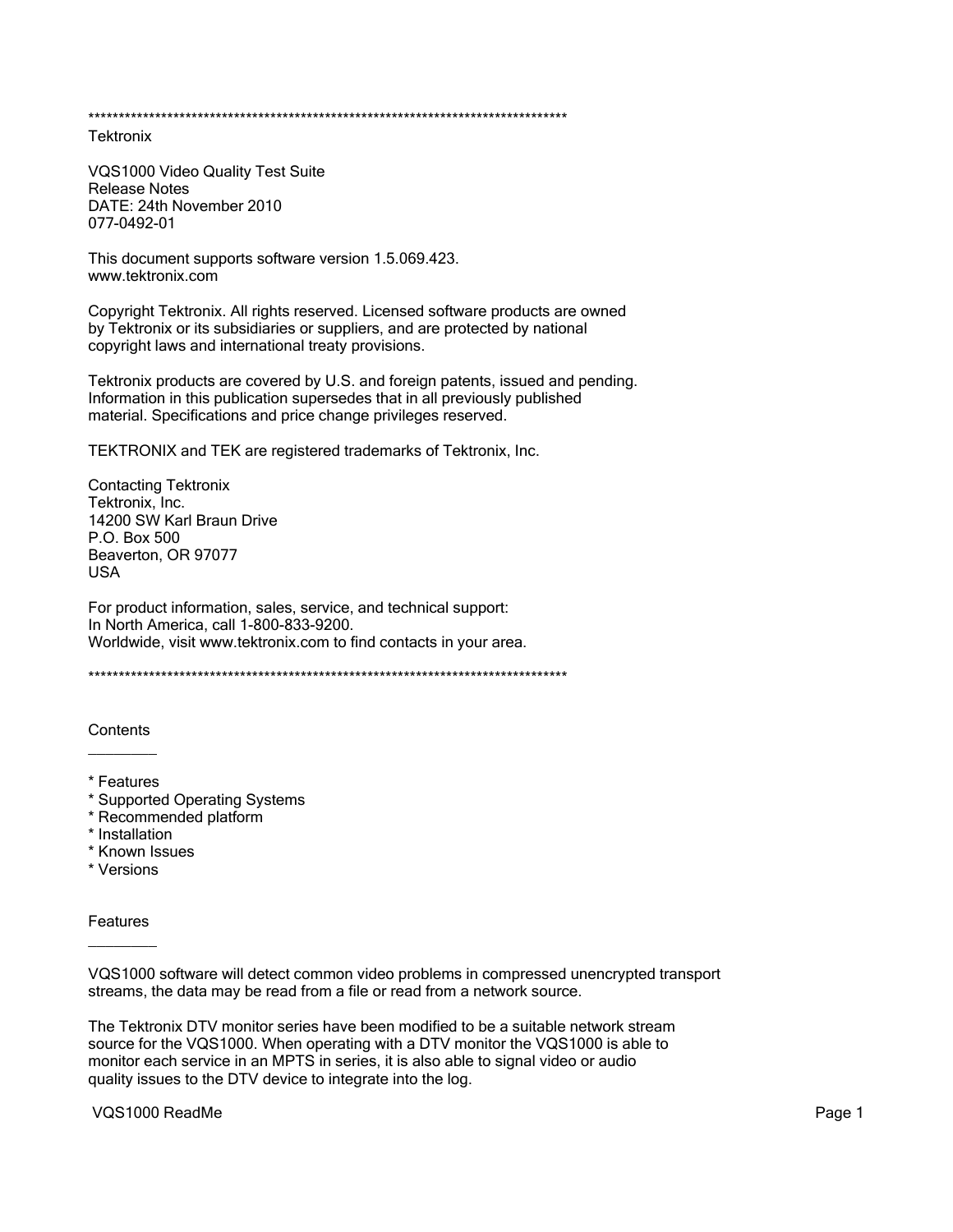This release adds support for audio (MPA, AAC and AC3), the software calculates loudness and peak levels according to the ITU-R BS.1770 standard. Alarms may be raised if the levels are too high or too low for user specified periods. For AC3 streams the software can also alarm if the loudness deviates too far from the expected [Dial-norm] value.

Supported Operating Systems

 $\overline{\phantom{a}}$  , which is the set of the set of the set of the set of the set of the set of the set of the set of the set of the set of the set of the set of the set of the set of the set of the set of the set of the set of

Windows 7 32/64 bit Windows XP 32 bit SP3

## Recommended platform

 $\overline{\phantom{a}}$  , where  $\overline{\phantom{a}}$  , where  $\overline{\phantom{a}}$  , where  $\overline{\phantom{a}}$ The recommended platform for this program is a Core i7 Quad core (eg i7 920) or the server equivalent (eg E5520) with 2GB of RAM or 4 GB if using Windows 7 64 bit.

## **Installation**

 $\overline{\phantom{a}}$ 

1. Obtain dongle and option key from Tektronix Inc.

- 2. Download "VQS1000\_Setup.exe" from http://www.tek.com/downloads/, search for the model VQS1000.
- 3. Run VQS1000\_Setup.exe (this may require an internet connection to update the .Net framework if v3.5 SP1 is not already installed). Once the installer has finished insert the dongle before selecting the option to run the software.
- 4. Run the software and enter your option key (Select license management... from the help menu.
- 5. The software is ready to use.
- 6. If you wish to use DTV monitors as live stream sources, then check they each are running v4.6.068.402 of their firmware. Then use the Decode tab on the Configuration dialog to select the VQS1000 as your 'player'

## Issues Fixed  $\overline{\phantom{a}}$  . The set of the set of the set of the set of the set of the set of the set of the set of the set of the set of the set of the set of the set of the set of the set of the set of the set of the set of the set o

- CR00257733 VQS1000 can freeze in the presence of many flows on the network port while inspecting all traffic.
- CR00257659 Blockiness recording has the wrong name, was called tiling.
- CR00257593 Enable logging setting does not persist between sessions
- CR00257559 Only 16x9 and 4x3 aspect ratios are displayed.
- CR00257612 VQS doesn't save video bit rate alarm configuration.
- CR00257507 Graph time axis should not be based on real-time clock in file-based analysis
- CR00257592 File analysis speed setting does not persist between sessions
- CR00257727 AFD display sometimes missing
- CR00257612 VQS doesn't save video bit rate alarm information.
- CR00257644 Folder for log file doesn't have default value on config log page
- CR00257732 Input NIC discrimination fails with identical cards.